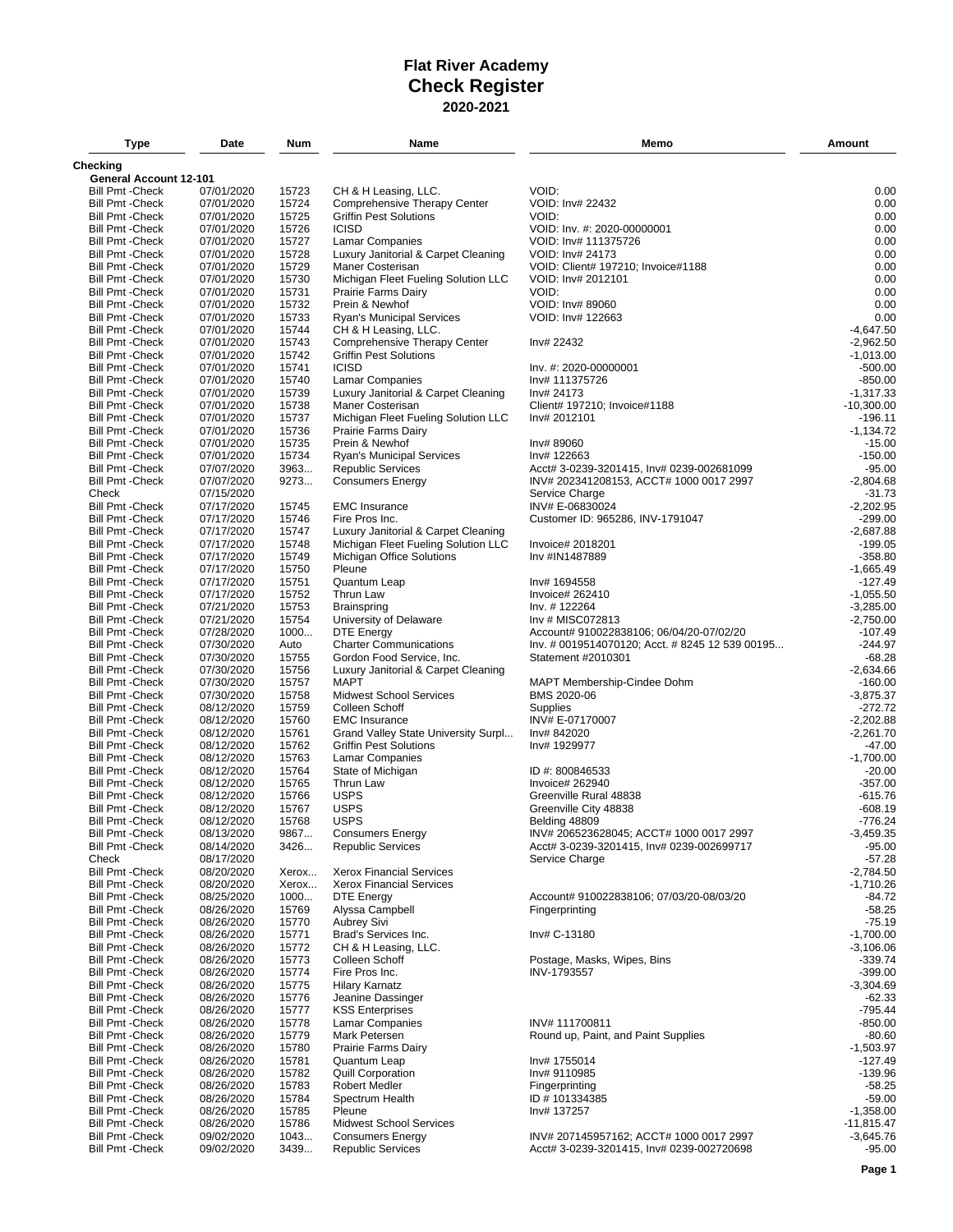| Type                                               | Date                     | Num            | Name                                                         | Memo                                                        | Amount                  |
|----------------------------------------------------|--------------------------|----------------|--------------------------------------------------------------|-------------------------------------------------------------|-------------------------|
| <b>Bill Pmt - Check</b>                            | 09/02/2020               | 15787          | Colleen Schoff                                               | Petty Cash Reimbursement                                    | $-91.87$                |
| <b>Bill Pmt - Check</b>                            | 09/02/2020               | 15788          | Gordon Food Service, Inc.                                    |                                                             | $-1,672.06$             |
| <b>Bill Pmt - Check</b>                            | 09/02/2020               | 15789          | <b>Griffin Pest Solutions</b>                                | Inv# 1943274                                                | $-47.00$                |
| Bill Pmt - Check                                   | 09/02/2020               | 15790          | Integrity Business Solutions, LLC                            |                                                             | $-67.94$                |
| <b>Bill Pmt - Check</b>                            | 09/02/2020               | 15791          | Lori Hufford                                                 | <b>Fingerprints Reimbursement</b>                           | $-60.25$                |
| <b>Bill Pmt - Check</b>                            | 09/02/2020               | 15792          | Michigan Office Solutions                                    | Inv # IN1754185                                             | $-172.80$               |
| Bill Pmt - Check                                   | 09/02/2020               | 15793          | Michigan Pizza Hut, Inc.                                     |                                                             | $-288.96$               |
| <b>Bill Pmt - Check</b>                            | 09/02/2020               | 15794          | Mid-Michigan District Health Depart                          | License                                                     | $-624.00$               |
| <b>Bill Pmt - Check</b>                            | 09/02/2020               | 15795          | Open Up Resources                                            | Invoice# INV-9324, PO# 154                                  | $-1,880.00$             |
| <b>Bill Pmt - Check</b>                            | 09/02/2020               | 15796          | Rochester 100                                                | <b>INV59187</b>                                             | $-202.50$               |
| <b>Bill Pmt - Check</b>                            | 09/02/2020               | 15797          | Save-A-Lot                                                   | Food Supplies - Lunch Bananas                               | -4.51                   |
| <b>Bill Pmt - Check</b>                            | 09/02/2020               | 15798          | School Mate                                                  |                                                             | $-461.50$               |
| <b>Bill Pmt - Check</b><br>Bill Pmt - Check        | 09/02/2020<br>09/02/2020 | 15799<br>15800 | Supreme School Supply Co.<br><b>Xerox Financial Services</b> | Inv #: 116927<br>Inv. # 2240717; Contract # 010-0029180-002 | $-33.12$<br>$-519.59$   |
| <b>Bill Pmt - Check</b>                            | 09/11/2020               | Auto           | <b>Charter Communications</b>                                | Inv. # 0019514080120; Acct. # 8245 12 539 00195             | $-244.97$               |
| Check                                              | 09/15/2020               |                |                                                              | Service Charge                                              | $-31.97$                |
| Bill Pmt - Check                                   | 09/24/2020               | EJ06           | <b>EMC</b> Insurance                                         | INV# 2,202.95                                               | $-2,202.95$             |
| <b>Bill Pmt - Check</b>                            | 09/24/2020               | 15801          | CH & H Leasing, LLC.                                         |                                                             | $-6,188.94$             |
| <b>Bill Pmt - Check</b>                            | 09/24/2020               | 15802          | Christiana Esch                                              | Fingerprints                                                | $-60.25$                |
| <b>Bill Pmt - Check</b>                            | 09/24/2020               | 15803          | Comprehensive Therapy Center                                 | Inv# 22481                                                  | $-1,143.13$             |
| Bill Pmt - Check                                   | 09/24/2020               | 15804          | Gordon Food Service, Inc.                                    |                                                             | $-3,608.51$             |
| <b>Bill Pmt - Check</b>                            | 09/24/2020               | 15805          | <b>Kelley Burcroff</b>                                       | Planbook One Year Subscription                              | $-15.00$                |
| <b>Bill Pmt - Check</b>                            | 09/24/2020               | 15806          | <b>KSS Enterprises</b>                                       |                                                             | $-953.39$               |
| Bill Pmt - Check                                   | 09/24/2020               | 15807          | Michigan Fleet Fueling Solution LLC                          |                                                             | -722.48                 |
| <b>Bill Pmt - Check</b>                            | 09/24/2020               | 15808          | <b>Michigan Office Solutions</b>                             | Inv # IN1768815                                             | $-239.19$               |
| <b>Bill Pmt - Check</b>                            | 09/24/2020               | 15809          | Michigan Pizza Hut, Inc.                                     |                                                             | $-288.96$               |
| Bill Pmt - Check                                   | 09/24/2020               | 15810          | Pleune                                                       | Inv# 138476; Work Order# 57632                              | -412.38                 |
| <b>Bill Pmt - Check</b>                            | 09/24/2020               | 15811          | Quantum Leap                                                 | Inv# 1785588                                                | $-127.49$               |
| Bill Pmt - Check<br><b>Bill Pmt - Check</b>        | 09/24/2020<br>09/24/2020 | 15812<br>15813 | <b>Quill Corporation</b><br><b>Rachel Storie</b>             | Fingerprints                                                | $-193.95$<br>$-58.25$   |
| <b>Bill Pmt - Check</b>                            | 09/24/2020               | 15814          | Richards Septic Tank Service, Inc.                           | Invoice# 6490                                               | $-986.75$               |
| <b>Bill Pmt - Check</b>                            | 09/24/2020               | 15815          | <b>School Specialty</b>                                      | Inv # 208125570223                                          | $-71.77$                |
| <b>Bill Pmt - Check</b>                            | 09/24/2020               | 15816          | <b>Wildcat Mobile Wash</b>                                   | Inv# 3024                                                   | $-30.00$                |
| <b>Bill Pmt - Check</b>                            | 09/24/2020               | 15817          | <b>Xerox Financial Services</b>                              | Inv. # 2281261; Contract # 010-0029180-002                  | $-519.59$               |
| <b>Bill Pmt - Check</b>                            | 09/24/2020               | Onlin          | <b>Charter Communications</b>                                | Inv. # 0019514090120; Acct. # 8245 12 539 00195             | $-244.97$               |
| <b>Bill Pmt - Check</b>                            | 09/25/2020               | 1000           | <b>DTE Energy</b>                                            | Account# 910022838106; 8/4/20-9/1/20                        | $-96.11$                |
| Bill Pmt - Check                                   | 10/15/2020               | Auto           | <b>Charter Communications</b>                                | lnv. # 0019514100120; Acct. # 8245 12 539 00195             | $-244.97$               |
| <b>Bill Pmt - Check</b>                            | 10/15/2020               | 1180           | <b>Consumers Energy</b>                                      | ACCT# 1000 0017 2997; INV# 203053263572                     | $-3,540.28$             |
| Check                                              | 10/15/2020               |                |                                                              | Service Charge                                              | $-34.50$                |
| <b>Bill Pmt - Check</b>                            | 10/20/2020               | 15818          | A-1 Lawn Care & Snow Plowing                                 | Invoice# 19483                                              | $-280.00$               |
| Bill Pmt - Check                                   | 10/20/2020               | 15819          | Ann Nummer                                                   | A. Nummer; Fingerprints                                     | $-58.25$                |
| <b>Bill Pmt - Check</b>                            | 10/20/2020               | 15820          | <b>Bonnie Sims</b>                                           | 2 Fun Days - Apple Day/Pumpkin Day                          | $-23.34$                |
| <b>Bill Pmt - Check</b>                            | 10/20/2020               | 15821          | Cindee Dohm                                                  | Bus Wipers and Photos of Bus for Accident                   | $-55.94$                |
| Bill Pmt - Check                                   | 10/20/2020               | 15822          | <b>Emily Mulder</b>                                          | Fingerprints; E. Mulder                                     | $-58.25$                |
| <b>Bill Pmt - Check</b><br><b>Bill Pmt - Check</b> | 10/20/2020<br>10/20/2020 | 15823<br>15824 | <b>Hilary Karnatz</b><br>Lauri Strauss                       | L. Strauss; Fingerprints                                    | $-1,902.18$<br>$-60.25$ |
| <b>Bill Pmt - Check</b>                            | 10/20/2020               | 15825          | Michigan Pizza Hut, Inc.                                     |                                                             | $-577.92$               |
| <b>Bill Pmt - Check</b>                            | 10/20/2020               | 15826          | Prairie Farms Dairy                                          |                                                             | -1,783.13               |
| <b>Bill Pmt - Check</b>                            | 10/20/2020               | 15827          | Prein & Newhof                                               | Inv# 90794                                                  | $-105.00$               |
| <b>Bill Pmt - Check</b>                            | 10/20/2020               | 15828          | Quantum Leap                                                 | Acct# 147137-5926; Inv# 181650; 10/14/20 - 11/1             | $-127.49$               |
| <b>Bill Pmt - Check</b>                            | 10/20/2020               | 15829          | Save-A-Lot                                                   | <b>Food Supplies</b>                                        | -2.82                   |
| <b>Bill Pmt - Check</b>                            | 10/20/2020               | 15830          | Thrun Law                                                    | Invoice# 264631                                             | $-204.00$               |
| <b>Bill Pmt - Check</b>                            | 10/20/2020               | 15831          | <b>USPS</b>                                                  | One Roll of Stamps                                          | $-55.00$                |
| <b>Bill Pmt - Check</b>                            | 10/20/2020               | 15832          | Wildcat Mobile Wash                                          |                                                             | $-60.00$                |
| <b>Bill Pmt - Check</b>                            | 10/20/2020               | 15833          | <b>Xerox Financial Services</b>                              | Contract # 010-0029180-003; Invoice# 2275886                | $-528.42$               |
| <b>Bill Pmt - Check</b>                            | 10/20/2020               | 15834          | Michigan Fleet Fueling Solution LLC                          | Invoice# 2027401                                            | -786.44                 |
| <b>Bill Pmt - Check</b>                            | 10/20/2020               | 15835          | State Treasurer, State of Michigan                           | MI Dept of Treasury Grant Refund                            | $-965.00$               |
| Bill Pmt - Check                                   | 10/20/2020               | 15836          | Colleen Schoff                                               | Reimbursement Masks - Adult Size                            | $-38.07$                |
| <b>Bill Pmt - Check</b><br><b>Bill Pmt - Check</b> | 10/20/2020<br>10/22/2020 | 15837<br>EJ14  | Colleen Schoff<br><b>EMC</b> Insurance                       | Petty Cash Reimbursement<br>INV# E-07750016                 | $-91.00$<br>$-2,202.88$ |
| <b>Bill Pmt - Check</b>                            | 10/22/2020               | 1000           | <b>DTE Energy</b>                                            | Account# 910022838106; 9/2/20-10/2/20                       | -135.54                 |
| <b>Bill Pmt - Check</b>                            | 10/30/2020               | 1801           | <b>Midwest School Services</b>                               | 10/15/20 Payroll                                            | $-33,586.60$            |
| <b>Bill Pmt - Check</b>                            | 11/02/2020               | 3489           | <b>Republic Services</b>                                     | Acct# 3-0239-3201415, Inv# 0239-002737617                   | $-95.00$                |
| <b>Bill Pmt - Check</b>                            | 11/12/2020               | 1213           | <b>Consumers Energy</b>                                      | ACCT# 1000 0017 2997; INV# 207146028931                     | $-1,908.75$             |
| Check                                              | 11/16/2020               |                |                                                              | Service Charge                                              | $-36.80$                |
| <b>Bill Pmt - Check</b>                            | 11/17/2020               | Auto           | <b>Charter Communications</b>                                | Inv. #1951411012; Acct. #8245 12 539 0019514                | $-244.97$               |
| Bill Pmt - Check                                   | 11/17/2020               | 3501           | <b>Republic Services</b>                                     | Acct# 3-0239-3201415, Inv# 0239-002757311                   | $-110.00$               |
| <b>Bill Pmt - Check</b>                            | 11/17/2020               | 1801           | <b>Midwest School Services</b>                               | 11/13/20 Payroll                                            | $-32,386.26$            |
| <b>Bill Pmt - Check</b>                            | 11/17/2020               | 15838          | Aventric Technologies                                        | Invoice# 6074844                                            | $-112.00$               |
| <b>Bill Pmt - Check</b>                            | 11/17/2020               | 15839          | Brad's Services Inc.                                         | Inv# C-13442                                                | $-151.20$               |
| Bill Pmt - Check                                   | 11/17/2020               | 15840          | Comprehensive Therapy Center                                 | Inv# 22458                                                  | $-1,050.00$             |
| <b>Bill Pmt - Check</b>                            | 11/17/2020               | 15841          | <b>EMC</b> Insurance                                         | ACCT# 2X21308; INV# E-07750016                              | $-2,202.95$             |
| <b>Bill Pmt - Check</b>                            | 11/17/2020               | 15842          | <b>Griffin Pest Solutions</b><br><b>ICISD</b>                |                                                             | $-94.00$<br>$-905.18$   |
| Bill Pmt -Check<br><b>Bill Pmt - Check</b>         | 11/17/2020<br>11/17/2020 | 15843<br>15844 | Michigan Pizza Hut, Inc.                                     | Inv. #: 2021-00000001                                       | $-433.44$               |
| <b>Bill Pmt - Check</b>                            | 11/17/2020               | 15845          | Spectrum Health                                              | ID # 674769                                                 | $-64.00$                |
| Bill Pmt - Check                                   | 11/17/2020               | 15846          | Wildcat Mobile Wash                                          | Inv# 3101                                                   | $-30.00$                |
| <b>Bill Pmt - Check</b>                            | 11/17/2020               | 15847          | <b>Xerox Financial Services</b>                              |                                                             | $-1,048.01$             |
| <b>Bill Pmt - Check</b>                            | 11/24/2020               | 15848          | CH & H Leasing, LLC.                                         |                                                             | $-4,647.50$             |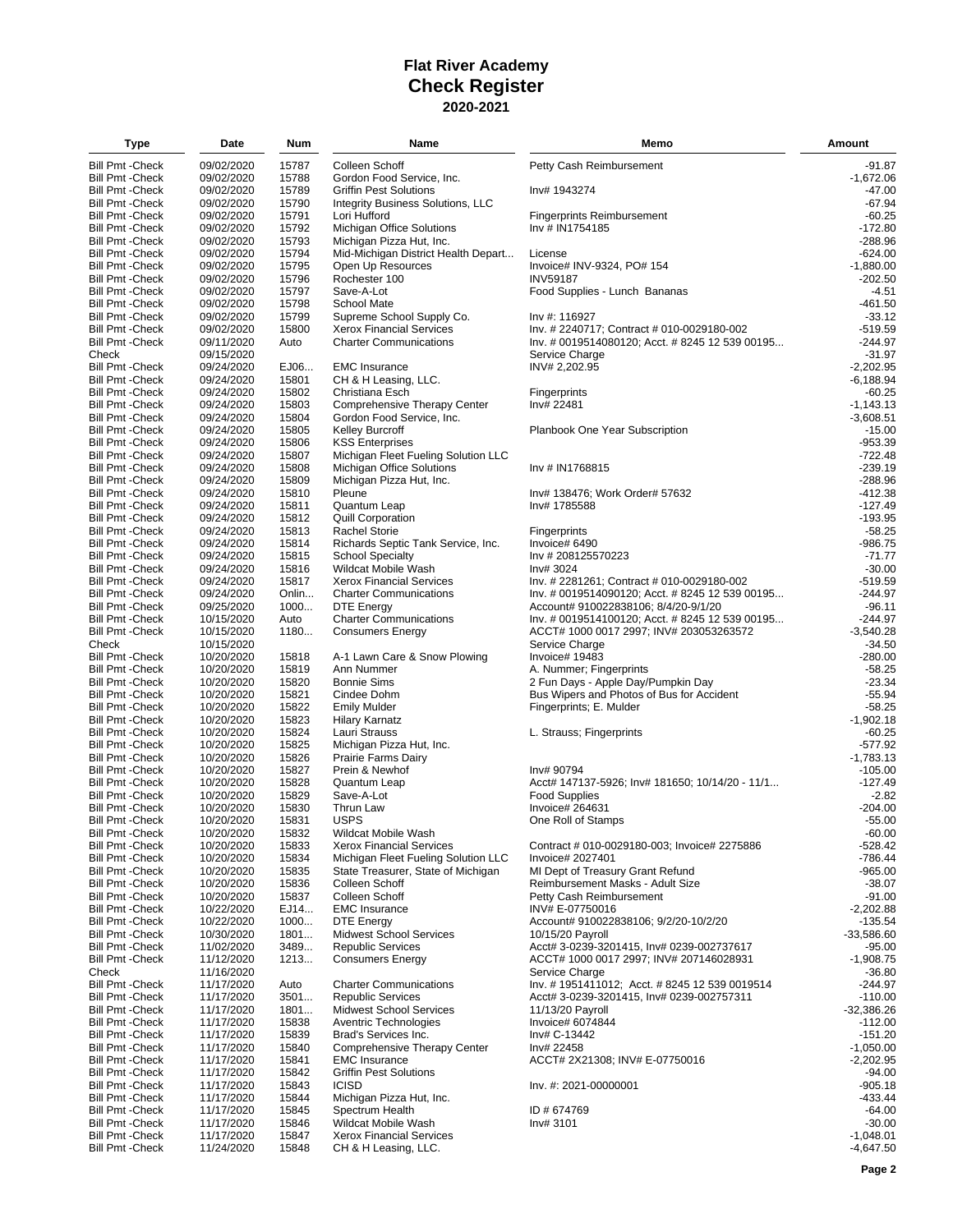| Type                                               | Date                     | Num            | Name                                               | Memo                                                    | <b>Amount</b>              |
|----------------------------------------------------|--------------------------|----------------|----------------------------------------------------|---------------------------------------------------------|----------------------------|
| <b>Bill Pmt - Check</b>                            | 11/24/2020               | 15849          | Comprehensive Therapy Center                       | Inv# 22498                                              | $-4,359.39$                |
| <b>Bill Pmt - Check</b>                            | 11/24/2020               | 15850          | Decker Equipment                                   | INV#364021A                                             | $-240.44$                  |
| <b>Bill Pmt - Check</b>                            | 11/24/2020               | 15851          | <b>Great Minds</b>                                 | Inv# INV055504                                          | $-4,058.00$                |
| <b>Bill Pmt - Check</b>                            | 11/24/2020               | 15852          | <b>KSS Enterprises</b>                             |                                                         | $-1,088.85$                |
| <b>Bill Pmt - Check</b>                            | 11/24/2020               | 15853          | Maner Costerisan                                   | Client# 197210; Invoice# 9452                           | $-3,000.00$                |
| <b>Bill Pmt - Check</b>                            | 11/24/2020               | 15854          | Mark Petersen                                      | Kent County Refuse Disposal                             | -30.90                     |
| <b>Bill Pmt - Check</b>                            | 11/24/2020               | 15855          | Michigan Fleet Fueling Solution LLC                |                                                         | $-1.893.54$                |
| <b>Bill Pmt - Check</b>                            | 11/24/2020               | 15856          | Michigan Pizza Hut, Inc.                           |                                                         | $-223.47$                  |
| <b>Bill Pmt - Check</b>                            | 11/24/2020               | 15857          | <b>Midwest School Services</b>                     |                                                         | $-3,748.00$                |
| <b>Bill Pmt - Check</b>                            | 11/24/2020               | 15858          | Pleune                                             | Inv#138833; Work Order# 58086                           | $-313.49$                  |
| <b>Bill Pmt - Check</b>                            | 11/24/2020               | 15859          | Quantum Leap                                       | Acct# 147137-5926; Inv# 1847831; 11/14/20-12/1          | $-127.49$                  |
| <b>Bill Pmt - Check</b>                            | 11/24/2020               | 15860          | <b>Staples</b>                                     |                                                         | $-1,575.98$                |
| <b>Bill Pmt - Check</b>                            | 11/24/2020               | 15861          | State of Michigan-EGLE                             | Customer ID# 461558; Invoice# 761-10586737              | $-585.00$                  |
| <b>Bill Pmt - Check</b>                            | 11/24/2020               | 15862          | Gordon Food Service, Inc.                          |                                                         | $-7,780.31$                |
| <b>Bill Pmt - Check</b>                            | 11/24/2020               | 15863          | Prairie Farms Dairy                                |                                                         | $-1,798.94$                |
| <b>Bill Pmt - Check</b>                            | 12/03/2020               | 1000           | DTE Energy                                         | Account# 910022838106; 10/3/20-11/2/30                  | -815.81                    |
| <b>Bill Pmt - Check</b>                            | 12/15/2020               | 1302           | <b>Consumers Energy</b>                            | ACCT# 1000 0017 2997; INV# 207146063855                 | $-2,067.77$                |
| <b>Bill Pmt - Check</b><br>Check                   | 12/15/2020               | 3522           | <b>Republic Services</b>                           | Acct# 3-0239-3201415, Inv# 0239-002779532               | $-98.75$                   |
|                                                    | 12/15/2020<br>12/22/2020 | 15864          | <b>Midwest School Services</b>                     | Service Charge                                          | $-34.64$<br>$-5,147.78$    |
| <b>Bill Pmt - Check</b><br><b>Bill Pmt - Check</b> | 12/23/2020               | EJ31           | <b>EMC Insurance</b>                               | 2020-09 Bus. Mgt Svc.<br>ACCT# 2X21308; INV# E-08380019 | $-2,202.88$                |
| <b>Bill Pmt - Check</b>                            | 12/23/2020               | 15865          | CH & H Leasing, LLC.                               |                                                         | $-4,647.50$                |
| <b>Bill Pmt - Check</b>                            | 12/23/2020               | 15866          | Comprehensive Therapy Center                       |                                                         | $-5,750.76$                |
| <b>Bill Pmt - Check</b>                            | 12/23/2020               | 15867          | ECS Western Michigan PC                            | Account# EW1 357602                                     | $-664.00$                  |
| <b>Bill Pmt - Check</b>                            | 12/23/2020               | 15868          | Gordon Food Service, Inc.                          |                                                         | $-5.250.63$                |
| <b>Bill Pmt - Check</b>                            | 12/23/2020               | 15869          | Maner Costerisan                                   | Client# 197210; Invoice# 10418                          | $-7,600.00$                |
| <b>Bill Pmt - Check</b>                            | 12/23/2020               | 15870          | <b>Midwest School Services</b>                     |                                                         | $-10,358.35$               |
| <b>Bill Pmt - Check</b>                            | 12/23/2020               | 15871          | Open Up Resources                                  | Invoice# INV-10821                                      | $-2,924.00$                |
| <b>Bill Pmt - Check</b>                            | 12/23/2020               | 15872          | Quantum Leap                                       | Acct# 147137-5926; Inv# 1879223; 12/14/20-1/13/         | $-127.49$                  |
| <b>Bill Pmt - Check</b>                            | 12/23/2020               | 15873          | <b>Quill Corporation</b>                           |                                                         | $-292.48$                  |
| <b>Bill Pmt - Check</b>                            | 12/23/2020               | 15874          | <b>Stacy Hengehold</b>                             | Reimbursement; Computers for Students                   | $-756.00$                  |
| <b>Bill Pmt - Check</b>                            | 12/23/2020               | 15875          | <b>Staples</b>                                     |                                                         | $-3,377.93$                |
| <b>Bill Pmt - Check</b>                            | 12/23/2020               | 15876          | Wildcat Mobile Wash                                | Inv# 3114                                               | $-30.00$                   |
| <b>Bill Pmt - Check</b>                            | 12/23/2020               | 15877          | <b>Xerox Financial Services</b>                    |                                                         | $-1,672.40$                |
| <b>Bill Pmt - Check</b>                            | 12/24/2020               | 1801           | <b>Midwest School Services</b>                     | 12/15/20 Payroll                                        | $-28,980.38$               |
| <b>Bill Pmt - Check</b>                            | 01/06/2021               | 1000           | <b>DTE Energy</b>                                  | Account# 910022838106; 11/3/20-12/3/20                  | $-1,079.23$                |
| <b>Bill Pmt - Check</b>                            | 01/07/2021               | Auto           | <b>Charter Communications</b>                      | Inv. # 0019514120120; Acct. # 8245 12 539 0019          | $-244.97$                  |
| Check                                              | 01/15/2021               |                |                                                    | Service Charge                                          | $-52.87$                   |
| <b>Bill Pmt - Check</b>                            | 01/20/2021               | 1435           | <b>Consumers Energy</b>                            | ACCT# 1000 0017 2997; INV# 207146099139                 | $-2,358.54$                |
| <b>Bill Pmt - Check</b>                            | 01/20/2021               | 3553           | <b>Republic Services</b>                           | Acct# 3-0239-3201415, Inv# 0239-002797840               | $-95.00$                   |
| <b>Bill Pmt - Check</b>                            | 01/25/2021               | 15878          | CH & H Leasing, LLC.                               |                                                         | $-4,647.50$                |
| <b>Bill Pmt - Check</b>                            | 01/25/2021               | 15879          | Cindee Dohm                                        | Rapid Test                                              | $-100.00$                  |
| <b>Bill Pmt - Check</b>                            | 01/25/2021               | 15880          | Comprehensive Therapy Center                       | Inv# 22553                                              | $-2,549.75$                |
| <b>Bill Pmt - Check</b>                            | 01/25/2021               | 15881          | Gordon Food Service, Inc.                          |                                                         | $-3,762.78$                |
| <b>Bill Pmt - Check</b>                            | 01/25/2021               | 15882          | <b>Hilary Karnatz</b>                              |                                                         | $-1,922.60$                |
| <b>Bill Pmt - Check</b><br><b>Bill Pmt - Check</b> | 01/25/2021<br>01/25/2021 | 15883<br>15884 | <b>Midwest School Services</b><br>Prein & Newhof   | 2020-12 Bus. Mgt Svc.<br>Inv# 91620                     | $-6,937.25$<br>$-40.00$    |
| <b>Bill Pmt - Check</b>                            | 01/25/2021               | 15885          | Quantum Leap                                       | Acct# 147137-5926; Inv# 1910915; 1/14/21-2/13/21        | $-127.49$                  |
| <b>Bill Pmt - Check</b>                            | 01/25/2021               | 15886          | Quill Corporation                                  | Acct# 3346440; Inv# 13007482                            | $-4,680.00$                |
| <b>Bill Pmt - Check</b>                            | 01/25/2021               | <b>AUTO</b>    | <b>Charter Communications</b>                      | Inv. # 0019514010121; Acct. # 8245 12 539 0019          | $-244.97$                  |
| <b>Bill Pmt - Check</b>                            | 01/25/2021               | 1439           | <b>Consumers Energy</b>                            | ACCT# 1000 0017 2997; INV# 206968636729                 | $-1,292.22$                |
| <b>Bill Pmt - Check</b>                            | 01/25/2021               | 1000           | <b>DTE Energy</b>                                  | Account# 910022838106; 12/4/20-1/4/21                   | $-1,814.75$                |
| <b>Bill Pmt - Check</b>                            | 01/25/2021               | SK4            | General Agency Company                             | Cyber Liability Policy# V29F72200101                    | $-1.000.00$                |
| Check                                              | 02/16/2021               |                |                                                    | Service Charge                                          | $-32.35$                   |
| <b>Bill Pmt - Check</b>                            | 02/17/2021               | 1801           | <b>Midwest School Services</b>                     | 2/12/21 Payroll                                         | $-31,893.04$               |
| <b>Bill Pmt - Check</b>                            | 02/18/2021               | 15887          | A-1 Lawn Care & Snow Plowing                       | 2020/21 Season Plow                                     | $-2,490.00$                |
| <b>Bill Pmt - Check</b>                            | 02/18/2021               | 15888          | <b>Griffin Pest Solutions</b>                      |                                                         | $-188.00$                  |
| <b>Bill Pmt - Check</b>                            | 02/18/2021               | 15889          | <b>Integrity Business Solutions, LLC</b>           |                                                         | $-70.75$                   |
| <b>Bill Pmt - Check</b>                            | 02/18/2021               | 15890          | <b>KSS Enterprises</b>                             |                                                         | -486.59                    |
| <b>Bill Pmt - Check</b>                            | 02/18/2021               | 15891          | <b>MAPSA</b>                                       | Flat River Academy                                      | -440.00                    |
| <b>Bill Pmt - Check</b>                            | 02/18/2021               | 15892          | Quantum Leap                                       | Acct# 147137-5926; Inv# 1942954; 02/14/21-03/1          | $-127.49$                  |
| <b>Bill Pmt - Check</b>                            | 02/18/2021               | 15893          | <b>SHMG Occupational Health</b>                    | Invoice# 682487; Mark Petersen                          | $-64.00$                   |
| <b>Bill Pmt - Check</b>                            | 02/18/2021               | 15894          | Wildcat Mobile Wash                                | Inv# 3149                                               | $-30.00$                   |
| <b>Bill Pmt - Check</b>                            | 02/19/2021               | 3575           | <b>Republic Services</b>                           | Acct# 3-0239-3201415, Inv# 0239-002816311               | $-95.00$                   |
| <b>Bill Pmt - Check</b>                            | 02/25/2021               | 15895          | Colleen Schoff                                     | Petty Cash Reimbursement                                | $-78.99$                   |
| <b>Bill Pmt - Check</b>                            | 02/25/2021               | 15896          | AT & T Mobility                                    |                                                         | -884.01                    |
| <b>Bill Pmt - Check</b>                            | 02/25/2021               | 15897          | CH & H Leasing, LLC.                               |                                                         | $-4,647.50$                |
| <b>Bill Pmt - Check</b>                            | 02/25/2021               | 15898          | Colleen Schoff                                     | Reimbursement Masks - Adult Size                        | $-38.07$                   |
| <b>Bill Pmt - Check</b>                            | 02/25/2021               | 15899          | Comprehensive Therapy Center                       | Inv# 22571; January 2021                                | $-2,996.68$                |
| <b>Bill Pmt - Check</b>                            | 02/25/2021               | 15900          | Cooper Mechanical LLC<br>Gordon Food Service, Inc. | Invoice# 20331                                          | -404.48                    |
| <b>Bill Pmt - Check</b><br><b>Bill Pmt - Check</b> | 02/25/2021<br>02/25/2021 | 15901<br>15902 | Luxury Janitorial & Carpet Cleaning                |                                                         | $-5,367.72$<br>$-1,454.44$ |
| <b>Bill Pmt - Check</b>                            | 02/25/2021               | 15903          | Michigan Fleet Fueling Solution LLC                | Inv# 24723                                              | $-1,728.90$                |
| <b>Bill Pmt - Check</b>                            | 02/25/2021               | 15904          | Michigan Pizza Hut, Inc.                           |                                                         | $-1,778.22$                |
| <b>Bill Pmt - Check</b>                            | 02/25/2021               | 15905          | <b>Midwest School Services</b>                     | 2021-01 Bus. Mgt Svc.                                   | $-5,766.54$                |
| <b>Bill Pmt - Check</b>                            | 02/25/2021               | 15906          | Prairie Farms Dairy                                |                                                         | $-2,326.43$                |
| <b>Bill Pmt - Check</b>                            | 02/25/2021               | 15907          | <b>Quill Corporation</b>                           |                                                         | $-13,194.88$               |
| <b>Bill Pmt - Check</b>                            | 02/25/2021               | 15908          | Scholastic Inc.                                    | Invoice# M7041073                                       | $-252.15$                  |
| <b>Bill Pmt - Check</b>                            | 02/25/2021               | 15909          | Schoolmate                                         | Customer# S29069; Invoice# IN000546389                  | $-52.60$                   |
|                                                    |                          |                |                                                    |                                                         |                            |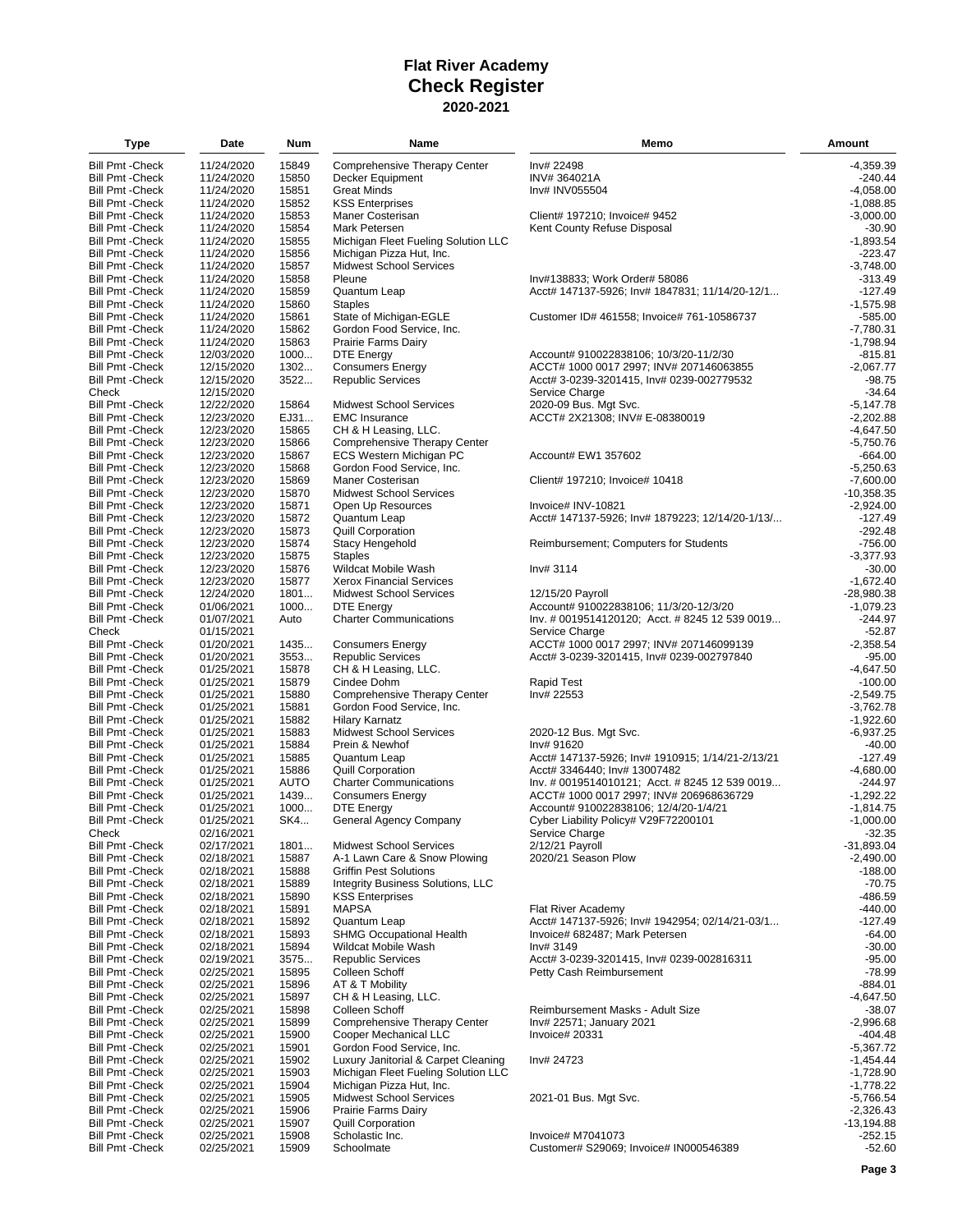| Type                    | Date       | Num   | Name                                | Memo                                            | Amount      |
|-------------------------|------------|-------|-------------------------------------|-------------------------------------------------|-------------|
| <b>Bill Pmt - Check</b> | 02/25/2021 | 15910 | Schools In                          | Invoice# INV0034492                             | $-3,473.37$ |
| <b>Bill Pmt - Check</b> | 02/25/2021 | 15911 | <b>Staples</b>                      | Invoice# 3468306688                             | $-980.00$   |
| <b>Bill Pmt - Check</b> | 02/25/2021 | 15912 | <b>Thrun Law</b>                    | 2021 Annual Retainer Fee                        | $-2.400.00$ |
| <b>Bill Pmt - Check</b> | 02/25/2021 | 15913 | Wildcat Mobile Wash                 | Inv# 3157                                       | -30.00      |
| <b>Bill Pmt - Check</b> | 02/25/2021 | 15914 | <b>Xerox Financial Services</b>     | Contract # 010-0029180-003; Invoice# 2449928    | $-1,154.24$ |
| <b>Bill Pmt - Check</b> | 02/25/2021 | 15915 | <b>NWEA</b>                         | INV#46677                                       | $-1.624.00$ |
| <b>Bill Pmt - Check</b> | 02/26/2021 | 1000  | <b>DTE Energy</b>                   | Account# 910022838106; 1/5/21-2/2/21            | $-1,761.12$ |
| <b>Bill Pmt - Check</b> | 03/01/2021 | EJ48  | <b>EMC</b> Insurance                | ACCT# 2X21308; INV# E-15350011                  | $-2,589.37$ |
| <b>Bill Pmt - Check</b> | 03/11/2021 | 15917 | CH & H Leasing, LLC.                |                                                 | $-4,647.50$ |
| <b>Bill Pmt - Check</b> | 03/11/2021 | 15918 | <b>EMC</b> Insurance                | ACCT# 2X21308; INV# E-15630011                  | $-2,589.37$ |
| <b>Bill Pmt - Check</b> | 03/11/2021 | 15919 | <b>KSS Enterprises</b>              |                                                 | -588.27     |
| <b>Bill Pmt - Check</b> | 03/11/2021 | 15920 | Michigan Fleet Fueling Solution LLC | Invoice# 2105901                                | $-535.53$   |
| <b>Bill Pmt - Check</b> | 03/11/2021 | 15921 | Michigan Pizza Hut, Inc.            |                                                 | $-486.92$   |
| <b>Bill Pmt - Check</b> | 03/11/2021 | 15922 | Prairie Farms Dairy                 |                                                 | -408.00     |
| <b>Bill Pmt - Check</b> | 03/11/2021 | 15923 | Riverside Integrated Systems, Inc.  | Inv# 155130                                     | $-300.00$   |
| <b>Bill Pmt - Check</b> | 03/11/2021 | 15924 | <b>Wildcat Mobile Wash</b>          | Inv# 3170                                       | $-30.00$    |
| <b>Bill Pmt - Check</b> | 03/11/2021 | 15925 | <b>Xerox Financial Services</b>     |                                                 | $-834.41$   |
| <b>Bill Pmt - Check</b> | 03/11/2021 | 15926 | <b>ICISD</b>                        | Inv. #: 2021-00000005                           | $-500.00$   |
| <b>Bill Pmt - Check</b> | 03/11/2021 | 15927 | Integrity Business Solutions, LLC   | INV# 2186407-0                                  | $-122.26$   |
| <b>Bill Pmt - Check</b> | 03/12/2021 | 3594  | <b>Republic Services</b>            | Acct# 3-0239-3201415, Inv# 0239-002836388       | $-110.00$   |
| <b>Bill Pmt - Check</b> | 03/15/2021 | Onlin | <b>Charter Communications</b>       |                                                 | $-489.94$   |
|                         |            |       |                                     |                                                 | $-32.72$    |
| Check                   | 03/15/2021 |       |                                     | Service Charge                                  |             |
| <b>Bill Pmt - Check</b> | 03/19/2021 | 15928 | Michigan Pizza Hut, Inc.            |                                                 | $-358.44$   |
| <b>Bill Pmt - Check</b> | 03/19/2021 | 15929 | Mid-Michigan District Health Depart | License # SFE1659073654                         | $-240.00$   |
| <b>Bill Pmt - Check</b> | 03/19/2021 | 15930 | <b>Midwest School Services</b>      | 2021-02 Bus. Mgt Svc.                           | $-6,760.87$ |
| <b>Bill Pmt - Check</b> | 03/19/2021 | 15931 | Prairie Farms Dairy                 | Inv# 4231244                                    | $-299.23$   |
| <b>Bill Pmt - Check</b> | 03/19/2021 | 15932 | Quantum Leap                        | Acct# 147137-5926; Inv# 1975215; 03/14/21-04/1  | $-127.49$   |
| <b>Bill Pmt - Check</b> | 03/19/2021 | 15933 | <b>Quill Corporation</b>            |                                                 | $-206.94$   |
| <b>Bill Pmt - Check</b> | 03/19/2021 | 15934 | Ryan's Municipal Services           |                                                 | $-395.00$   |
| <b>Bill Pmt - Check</b> | 03/24/2021 | 15935 | CH & H Leasing, LLC.                |                                                 | $-4.647.45$ |
| <b>Bill Pmt - Check</b> | 03/24/2021 | 15936 | Comprehensive Therapy Center        | Inv# 22585; February, 20021                     | $-2,948.88$ |
| <b>Bill Pmt - Check</b> | 03/24/2021 | 15937 | Gordon Food Service, Inc.           |                                                 | $-3,392.58$ |
| <b>Bill Pmt - Check</b> | 03/24/2021 | 15938 | Michigan Fleet Fueling Solution LLC | Invoice# 2107401                                | $-429.10$   |
| <b>Bill Pmt - Check</b> | 03/24/2021 | 15939 | Michigan Pizza Hut, Inc.            | Invoice# 68318                                  | $-160.48$   |
| <b>Bill Pmt - Check</b> | 03/24/2021 | 15940 | Prairie Farms Dairy                 | Inv# 4231306                                    | $-312.42$   |
| <b>Bill Pmt - Check</b> | 03/24/2021 | 15941 | Prein & Newhof                      | Inv# 92908                                      | $-15.00$    |
| <b>Bill Pmt - Check</b> | 03/24/2021 | 15942 | Wildcat Mobile Wash                 | Inv# 3178                                       | $-30.00$    |
| <b>Bill Pmt - Check</b> | 04/01/2021 | Auto  | <b>Consumers Energy</b>             |                                                 | $-4,588.84$ |
| <b>Bill Pmt - Check</b> | 04/08/2021 | 15943 | Aventric Technologies               | Invoice# 6075507                                | $-126.00$   |
| <b>Bill Pmt - Check</b> | 04/08/2021 | 15944 | CH & H Leasing, LLC.                |                                                 | $-4,647.50$ |
| <b>Bill Pmt - Check</b> | 04/08/2021 | 15945 | Corrigan Enterprises                |                                                 | -463.75     |
| <b>Bill Pmt - Check</b> | 04/08/2021 | 15946 | <b>Griffin Pest Solutions</b>       | Inv# 2044831                                    | $-47.00$    |
| <b>Bill Pmt - Check</b> | 04/08/2021 | 15947 | Michigan Fleet Fueling Solution LLC | Invoice# 2109001                                | $-836.40$   |
| <b>Bill Pmt - Check</b> | 04/08/2021 | 15948 | Michigan Office Solutions           | Inv # IN1894632                                 | -31.11      |
| <b>Bill Pmt - Check</b> | 04/08/2021 | 15949 | Michigan Pizza Hut, Inc.            |                                                 | $-259.46$   |
| <b>Bill Pmt - Check</b> | 04/08/2021 | 15950 | <b>Midwest School Services</b>      |                                                 | $-6,750.00$ |
| <b>Bill Pmt - Check</b> | 04/08/2021 | 15951 | Prairie Farms Dairy                 |                                                 | $-611.65$   |
| <b>Bill Pmt - Check</b> | 04/08/2021 | 15952 | <b>Quill Corporation</b>            | Acct# 3346440; Inv# 15361477                    | $-302.78$   |
| <b>Bill Pmt - Check</b> | 04/08/2021 | 15953 | <b>Xerox Financial Services</b>     | Contract # 010-0029180-004; Invoice# 2537536    | $-669.73$   |
| <b>Bill Pmt - Check</b> | 04/08/2021 | 15954 | <b>Xerox Financial Services</b>     | Contract # 010-0029180-003; Invoice# 2537535    | $-514.03$   |
| <b>Bill Pmt - Check</b> | 04/09/2021 | 1000  | DTE Energy                          | Account# 910022838106; 02/03/21-03/03/21        | $-1,837.43$ |
| <b>Bill Pmt - Check</b> | 04/09/2021 | 3620  | <b>Republic Services</b>            | Acct# 3-0239-3201415, Inv# 0239-002854267       | $-110.00$   |
| Check                   | 04/15/2021 |       |                                     | Service Charge                                  | $-40.73$    |
| Bill Pmt - Check        | 04/21/2021 | Auto  | <b>Charter Communications</b>       | Acct. # 8245 12 539 0019514; Inv. # 00195140401 | $-244.97$   |
| <b>Bill Pmt - Check</b> | 04/28/2021 | 15955 | AT & T Mobility                     |                                                 | $-518.70$   |
| <b>Bill Pmt - Check</b> | 04/28/2021 | 15956 | Colleen Schoff                      | Petty Cash Reimbursement                        | $-88.58$    |
| <b>Bill Pmt - Check</b> | 04/28/2021 | 15957 | Comprehensive Therapy Center        | Inv# 22605; March, 20021                        | $-3,295.05$ |
| <b>Bill Pmt - Check</b> | 04/28/2021 | 15958 | Gordon Food Service, Inc.           |                                                 | $-5,090.89$ |
| <b>Bill Pmt - Check</b> | 04/28/2021 | 15959 | <b>KSS Enterprises</b>              | Inv# 1288138                                    | -44.11      |
| <b>Bill Pmt - Check</b> | 04/28/2021 | 15960 | Michigan Fleet Fueling Solution LLC |                                                 | $-1,483.67$ |
| <b>Bill Pmt - Check</b> | 04/28/2021 | 15961 | Michigan Pizza Hut, Inc.            |                                                 | -457.42     |
| <b>Bill Pmt - Check</b> | 04/28/2021 | 15962 | <b>Midwest School Services</b>      |                                                 | $-5,250.00$ |
| <b>Bill Pmt - Check</b> | 04/28/2021 | 15963 | Pleune                              |                                                 | $-2,852.04$ |
| <b>Bill Pmt - Check</b> | 04/28/2021 | 15964 | Prairie Farms Dairy                 |                                                 | -638.87     |
| <b>Bill Pmt - Check</b> | 04/28/2021 | 15965 | Quantum Leap                        | Acct# 147137-5926; Inv# 2007948; 04/14/21-05/1  | $-127.49$   |
| <b>Bill Pmt - Check</b> | 04/28/2021 | 15966 | <b>Quill Corporation</b>            | Acct# 3346440; Inv# 16071380                    | $-341.50$   |
| <b>Bill Pmt - Check</b> | 04/28/2021 | 15967 | <b>Ryan's Municipal Services</b>    | Inv# 124143                                     | $-150.00$   |
| <b>Bill Pmt - Check</b> | 04/28/2021 | 15968 | <b>Staples</b>                      | Invoice# 3473899251                             | $-1,999.99$ |
| <b>Bill Pmt - Check</b> | 04/28/2021 | 15969 | <b>Xerox Financial Services</b>     |                                                 | $-1,213.87$ |
| <b>Bill Pmt - Check</b> | 04/28/2021 | 1643  | <b>Consumers Energy</b>             |                                                 | $-2,976.16$ |
| <b>Bill Pmt - Check</b> | 04/28/2021 | 1000  | DTE Energy                          | Account# 910022838106; 03/04/21-04/02/21        | $-975.85$   |
| <b>Bill Pmt - Check</b> | 04/28/2021 | EJ66  | <b>EMC</b> Insurance                | ACCT# 2X21308; INV# E-15910011                  | $-2,589.36$ |
|                         |            | Onlin |                                     |                                                 |             |
| <b>Bill Pmt - Check</b> | 05/06/2021 |       | <b>Charter Communications</b>       | Acct. #8245 12 539 0019514; Inv. #00195140501   | $-244.97$   |
| Check                   | 05/17/2021 |       |                                     | Service Charge                                  | $-31.70$    |
| <b>Bill Pmt - Check</b> | 05/25/2021 | EJ73  | <b>EMC</b> Insurance                | ACCT# 2X21308; INV# E-16240003                  | $-2,589.40$ |
| <b>Bill Pmt - Check</b> | 05/26/2021 | 15970 | AT & T Mobility                     | Account# 287303216984; Invoice# X05142021       | $-276.15$   |
| <b>Bill Pmt - Check</b> | 05/26/2021 | 15971 | CH & H Leasing, LLC.                |                                                 | $-4,647.50$ |
| <b>Bill Pmt - Check</b> | 05/26/2021 | 15972 | Comprehensive Therapy Center        | Invoice# 22625; April, 2021Speech Services      | $-3,450.04$ |
| <b>Bill Pmt - Check</b> | 05/26/2021 | 15973 | Gordon Food Service, Inc.           |                                                 | $-4,921.35$ |